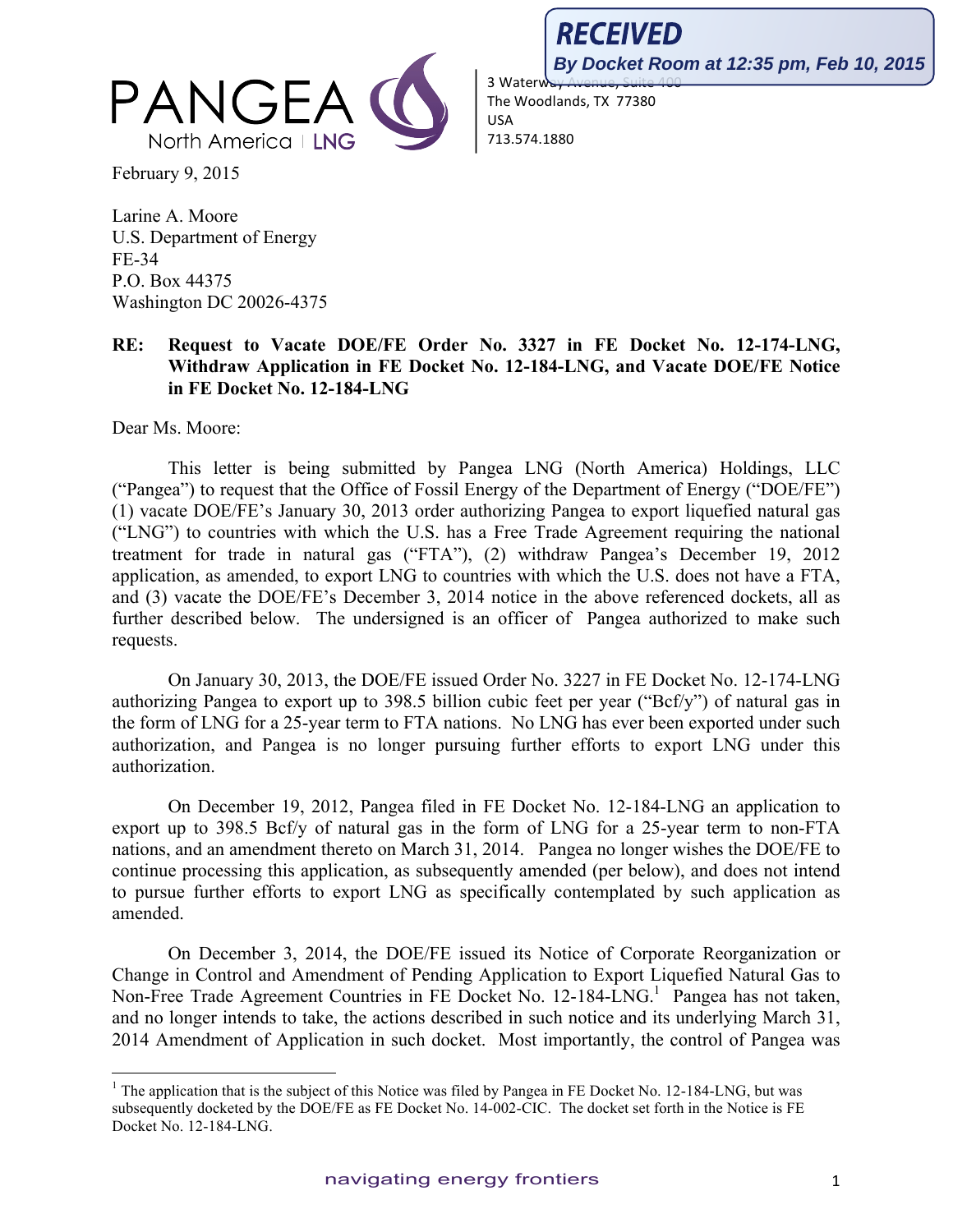

3 Waterway Avenue, Suite 400 The Woodlands, TX 77380 USA 713.574.1880

never transferred to NextDecade Partners, LLC and is no longer being contemplated. Further, Pangea has not taken, and no longer intends to take, these same actions for the purposes set forth in its March 31, 2014 Application to Amend Authorization in FE Docket No. 12-174-LNG.<sup>2</sup>

We appreciate the efforts expended to date by the DOE/FE with respect to these matters and hope this filing will assist the DOE/FE's efforts to timely and accurately estimate likely future LNG exports from the U.S. in accordance with its statutory responsibilities. Please direct any question you have about this matter to Pangea's energy regulatory counsel:

> Erik J.A. Swenson Norton Rose Fulbright US LLP<sup>3</sup> 801 Pennsylvania Ave. NW Washington, DC. 20004 (202) 662-4555 erik.j.a.swenson@nortonrosefulbright.com

We respectfully request the effectiveness of any DOE/FE action granting this request to be the date on which such action is taken.

Thank you for your attention to these matters.

!!!!!!!!!!!!!!!!!!!!!!!!!!!!!!!!!!!!!!!!!!!!!!!!!!!!!!!!!!!!

Respectfully Submitted,

Kathleen Eisbrenner Chief Executive Officer of Pangea LNG (North America) Holdings, LLC

 $2$  Such Application to Amend Authorization was filed by Pangea in FE Docket No. 12-174 LNG, but was subsequently docketed by the DOE/FE as FE Docket No. 14-003-CIC.

 $3$  Fulbright & Jaworski LLP changed its legal name to Norton Rose Fulbright US LLP on January 21, 2015.